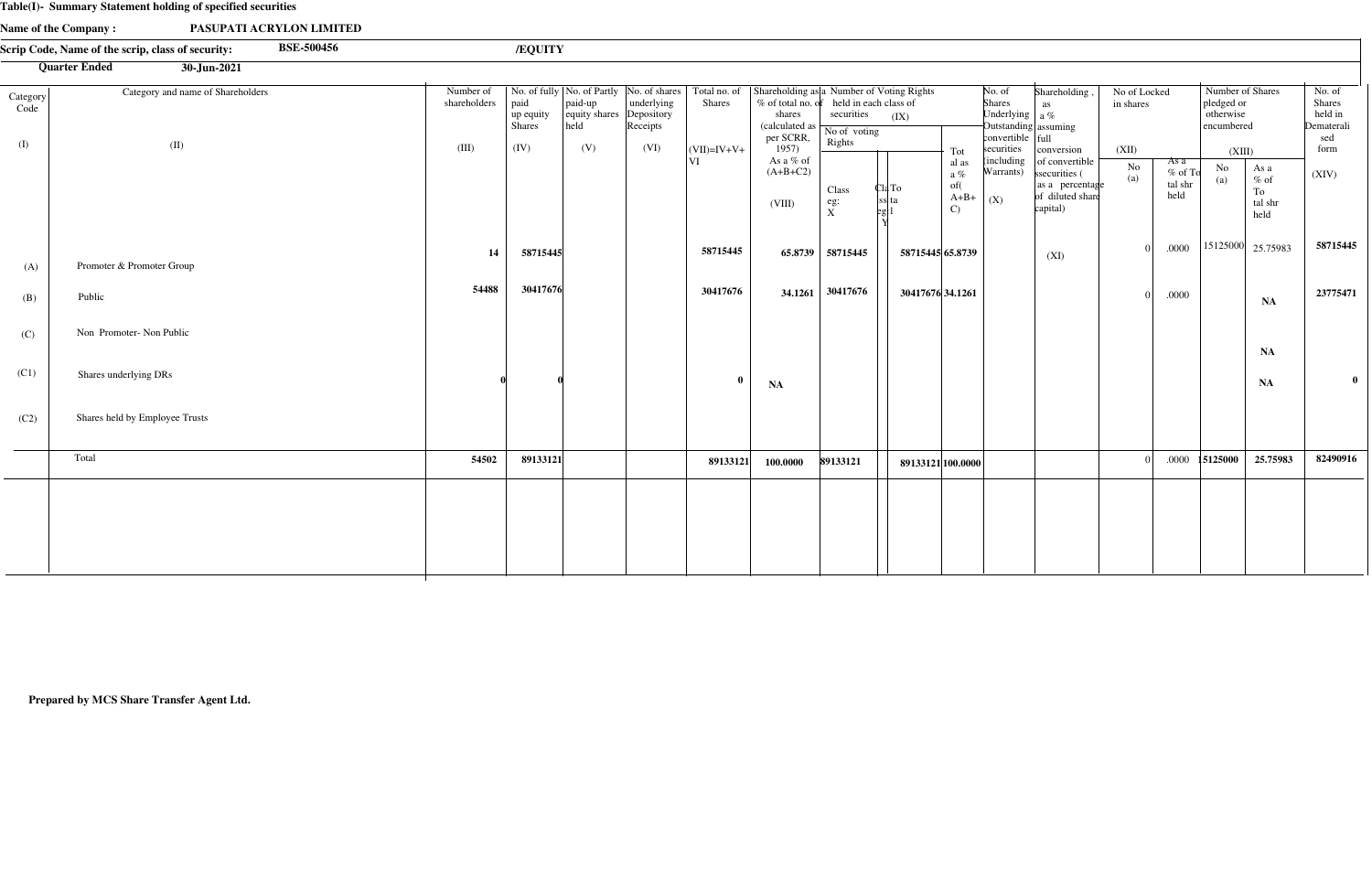|                  |                                                    |       | <b>Quarter Ended</b>      |                                                                           | 30-Jun-2021                                 |                        |                               |                                                                                                                                |                                      |                                                                      |          |                                                  |                                                             |                                                                                           |                           |                                                   |                                |                                          |                                                  |
|------------------|----------------------------------------------------|-------|---------------------------|---------------------------------------------------------------------------|---------------------------------------------|------------------------|-------------------------------|--------------------------------------------------------------------------------------------------------------------------------|--------------------------------------|----------------------------------------------------------------------|----------|--------------------------------------------------|-------------------------------------------------------------|-------------------------------------------------------------------------------------------|---------------------------|---------------------------------------------------|--------------------------------|------------------------------------------|--------------------------------------------------|
| Category<br>Code | Categoryand name of Shareholders                   | PAN   | Number of<br>shareholders | No. of fully No. of Partly   No. of shares<br>paid<br>up equity<br>Shares | paid-up<br>equity shares Depository<br>held | underlying<br>Receipts | Total no. of<br><b>Shares</b> | Shareholding as aNumber of Voting Rights<br>$%$ of total no. of held in each class of<br>shares<br>(calculated as<br>per SCRR, | securities<br>No of voting<br>Rights |                                                                      | (X)      | Tot                                              | No. of<br>Shares<br>Underlying assuming<br>convertible $of$ | Shareholding<br>as a %<br>Outstanding full conversion                                     | No of Locked<br>in shares |                                                   | Number of Shares<br>pledged or | otherwise encumbered                     | No. of<br>Shares<br>held in<br>Dematerali<br>sed |
| (I)              | (II)                                               | (III) | (IV)                      | (V)                                                                       | (VI)                                        | $ (VII)=IV+V+$<br> VI  | (VIII)                        | 1957)<br>As a % of<br>$(A+B+C2)$<br>(IX)                                                                                       | Class<br>leg:<br>ΙX.                 | To<br>  <sub>C1a</sub>  <br> ss <br>ta<br>$\left  \text{eg} \right $ |          | al as<br>a $\%$<br>of(<br>$A+B+$<br>$\mathbf{C}$ | securities<br>(including<br>Warrants)<br>(XI)               | convertible<br>securities<br>(as a<br>percentage<br>of diluted<br>share capital)<br>(XII) | No<br>(a)                 | (XIII)<br>As a<br>$%$ of<br>To<br>tal shr<br>held | (XIV)<br>$\rm No$<br>(a)       | As a<br>$\%$ of<br>To<br>tal shr<br>held | form<br>(XV)                                     |
| $\mathbf A$      | <b>Shareholding of Promoter and Promoter Group</b> |       |                           |                                                                           |                                             |                        |                               |                                                                                                                                |                                      |                                                                      |          |                                                  |                                                             |                                                                                           |                           |                                                   |                                |                                          |                                                  |
| $\mathbf{1}$     | Indian                                             |       |                           |                                                                           |                                             |                        |                               |                                                                                                                                |                                      |                                                                      |          |                                                  |                                                             |                                                                                           |                           |                                                   |                                |                                          |                                                  |
| a                | Individuals/ Hindu Undivided Family                |       | 3                         | 17454996                                                                  |                                             |                        | 17454996                      | 19.5831                                                                                                                        | 17454996                             |                                                                      | 17454996 | 19.5831                                          |                                                             |                                                                                           |                           | .0000<br>.0000                                    | 1125000                        | 6.4450                                   | 17454996                                         |
|                  | VINOD KUMAR JAIN HUF AAAHV2404F                    |       |                           | 603342                                                                    |                                             |                        | 603342                        | .6769                                                                                                                          | 603342                               |                                                                      | 603342   | .6769                                            |                                                             |                                                                                           |                           | $.0000$                                           |                                |                                          | 603342                                           |
|                  | VINEET JAIN AAFPJ7478L                             |       |                           | 12422422                                                                  |                                             |                        | 12422422                      | 13.9369                                                                                                                        | 12422422                             |                                                                      | 12422422 | 13.9369                                          |                                                             |                                                                                           |                           | .0000                                             | 1125000                        | 1.2622                                   | 12422422                                         |
|                  | MANISH JAIN AADPJ8524F                             |       |                           | 4429232                                                                   |                                             |                        | 4429232                       | 4.9692                                                                                                                         | 4429232                              |                                                                      | 4429232  | 4.9692                                           |                                                             |                                                                                           |                           | .0000                                             |                                |                                          | 4429232                                          |
| $\mathbf b$      | Central Government/ State Government(s)            |       | $\Omega$                  | $\Omega$                                                                  |                                             |                        | $\theta$                      | .0000                                                                                                                          |                                      |                                                                      |          | .0000                                            |                                                             |                                                                                           |                           | .0000                                             |                                | .0000                                    |                                                  |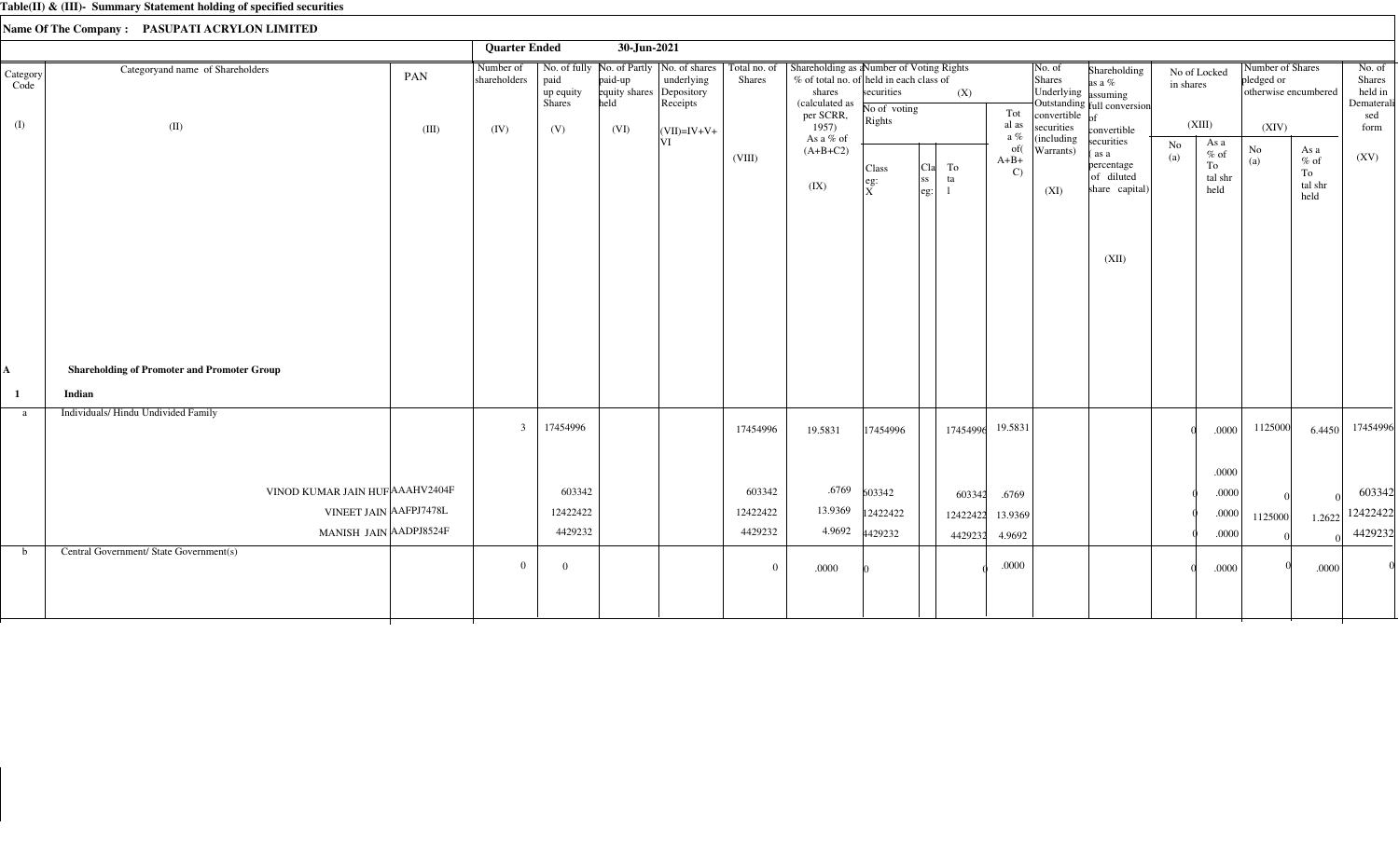|                  |                                                                               | <b>Quarter Ended</b>      |                                    | 30-Jun-2021                                 |                                                                        |                               |                                                                                                                               |                            |                                |                               |                                                                 |                                                                  |                           |                                         |                                                        |                                         |                                                  |
|------------------|-------------------------------------------------------------------------------|---------------------------|------------------------------------|---------------------------------------------|------------------------------------------------------------------------|-------------------------------|-------------------------------------------------------------------------------------------------------------------------------|----------------------------|--------------------------------|-------------------------------|-----------------------------------------------------------------|------------------------------------------------------------------|---------------------------|-----------------------------------------|--------------------------------------------------------|-----------------------------------------|--------------------------------------------------|
| Category<br>Code | Categoryand name of Shareholders<br>PAN                                       | Number of<br>shareholders | paid<br>up equity<br><b>Shares</b> | paid-up<br>equity shares Depository<br>held | No. of fully   No. of Partly   No. of shares<br>underlying<br>Receipts | Total no. of<br><b>Shares</b> | Shareholding as a Number of Voting Rights<br>% of total no. of held in each class of<br>shares<br>(calculated as<br>per SCRR, | securities<br>No of voting | (X)                            | Tot                           | No. of<br>Shares<br>Underlying assuming<br>convertible $\sigma$ | Shareholding<br>as a $%$<br>Outstanding full conversion          | No of Locked<br>in shares |                                         | Number of Shares<br>pledged or<br>otherwise encumbered |                                         | No. of<br>Shares<br>held in<br>Dematerali<br>sed |
| (I)              | (II)<br>(III)                                                                 | (IV)                      | (V)                                | (VI)                                        | $\vert$ (VII)=IV+V+                                                    |                               | 1957)                                                                                                                         | Rights                     |                                | al as<br>a %                  | securities                                                      | convertible                                                      | (XIII)                    |                                         | (XIV)                                                  |                                         | form                                             |
|                  |                                                                               |                           |                                    |                                             | ΙVΙ                                                                    | (VIII)                        | As a % of<br>$(A+B+C2)$<br>(IX)                                                                                               | Class<br>eg:<br>X          | To<br> Cla<br> ss<br>ta<br>eg: | of(<br>$A+B+$<br>$\mathbf{C}$ | (including<br>Warrants)<br>(XI)                                 | securities<br>as a<br>percentage<br>of diluted<br>share capital) | No<br>(a)                 | As a<br>$%$ of<br>To<br>tal shr<br>held | No<br>(a)                                              | As a<br>$%$ of<br>To<br>tal shr<br>held | (XV)                                             |
|                  |                                                                               |                           |                                    |                                             |                                                                        |                               |                                                                                                                               |                            |                                |                               |                                                                 | (XII)                                                            |                           |                                         |                                                        |                                         |                                                  |
| Ą.               | <b>Shareholding of Promoter and Promoter Group</b>                            |                           |                                    |                                             |                                                                        |                               |                                                                                                                               |                            |                                |                               |                                                                 |                                                                  |                           |                                         |                                                        |                                         |                                                  |
| -1               | Indian                                                                        |                           |                                    |                                             |                                                                        |                               |                                                                                                                               |                            |                                |                               |                                                                 |                                                                  |                           |                                         |                                                        |                                         |                                                  |
| $\mathbf{c}$     | <b>Bodies Corporate</b>                                                       | 10                        | 36778697                           |                                             |                                                                        | 36778697                      | 41.2626                                                                                                                       | 36778697                   | 36778697                       | 41.2626                       |                                                                 |                                                                  |                           | .0000                                   | 14000000                                               | 38.0660                                 | 36778697                                         |
|                  |                                                                               |                           |                                    |                                             |                                                                        |                               |                                                                                                                               |                            |                                |                               |                                                                 |                                                                  |                           | .0000                                   |                                                        |                                         |                                                  |
|                  | ARIHANT EXPORTS LIMITED AAACA0143P                                            |                           | 4627867                            |                                             |                                                                        | 4627867                       | 5.1921                                                                                                                        | 4627867                    | 4627867                        | 5.1921                        |                                                                 |                                                                  |                           | .0000                                   |                                                        |                                         | 4627867                                          |
|                  | ACCUREX TRADERS PRIVATE LIMITED ACCA1330J                                     |                           | 1750000                            |                                             |                                                                        | 1750000                       | 1.9634                                                                                                                        | 1750000                    | 1750000                        | 1.9634                        |                                                                 |                                                                  |                           | .0000                                   |                                                        |                                         | 1750000                                          |
|                  | SULABH PLANTATION & FINANCE LTD ACCS2207C                                     |                           | 8250000                            |                                             |                                                                        | 8250000                       | 9.2558                                                                                                                        | 8250000                    | 8250000                        | 9.2558                        |                                                                 |                                                                  |                           | .0000                                   |                                                        |                                         | 8250000                                          |
|                  | SIND WAVE FINANCE SERVICES LTD AGCS2744C                                      |                           | 4000000                            |                                             |                                                                        | 4000000                       | 4.4877                                                                                                                        | 4000000                    | 4000000                        | 4.4877                        |                                                                 |                                                                  |                           | .0000                                   | 4000000                                                | 4.4877                                  | 4000000                                          |
|                  | PRABHAT CAPITAL SERVICES LTD ACCP6531C                                        |                           | 3500000                            |                                             |                                                                        | 3500000                       | 3.9267                                                                                                                        | 3500000                    | 3500000                        | 3.9267                        |                                                                 |                                                                  |                           | .0000                                   | 3500000                                                | 3.9267                                  | 3500000                                          |
|                  | SHUBH EXIM LIMITED AABCS8094E                                                 |                           | 4500000                            |                                             |                                                                        | 4500000                       | 5.0486                                                                                                                        | 4500000                    | 4500000                        | 5.0486                        |                                                                 |                                                                  |                           | .0000                                   | 4500000                                                | 5.0486                                  | 4500000                                          |
|                  | GURUKRIPA FINVEST PRIVATE LIMITED AAACG4045J                                  |                           | 9000000                            |                                             |                                                                        | 9000000                       | 10.0973                                                                                                                       | 9000000                    | 9000000                        | 10.0973                       |                                                                 |                                                                  |                           | .0000                                   | 1000000                                                | 1.1219                                  | 9000000                                          |
|                  | INDER OVERSEAS PRIVATE LIMITED AAACI1230K                                     |                           | 1000000                            |                                             |                                                                        | 1000000                       |                                                                                                                               | $1.1219$ 1000000           | 1000000                        | 1.1219                        |                                                                 |                                                                  |                           | .0000                                   | 1000000                                                | 1.1219                                  | 1000000                                          |
|                  | NITYANAND EXPORTS AND CONSULTANTS CO LIMITED AAACN1386P                       |                           | 6380                               |                                             |                                                                        | 6380                          | .0072                                                                                                                         | 6380                       | 6380                           | .0072                         |                                                                 |                                                                  |                           | .0000                                   |                                                        |                                         | 6380                                             |
|                  | MVA FINANCE PRIVATE LIMITED AAACM1452D                                        |                           | 144450                             |                                             |                                                                        | 144450                        |                                                                                                                               | $.1621$  144450            | 144450                         | .1621                         |                                                                 |                                                                  |                           | .0000                                   |                                                        |                                         | 144450                                           |
| d                | Financial Institutions / Banks                                                |                           |                                    |                                             |                                                                        |                               |                                                                                                                               |                            |                                |                               |                                                                 |                                                                  |                           |                                         |                                                        |                                         |                                                  |
|                  | THE PRADESHIYA INDUSTRIAL AND INVESTMENT CORPORATION OF AAACT6517A<br>U.P LTD |                           | 4481752                            |                                             |                                                                        | 4481752                       |                                                                                                                               | 5.0282 4481752             |                                | 4481752 5.0282                |                                                                 |                                                                  |                           | .0000<br>.0000                          |                                                        |                                         | 4481752                                          |
| d                | <b>Financial Institutions/ Banks</b>                                          |                           | 4481752                            |                                             |                                                                        | 4481752                       | 5.0282                                                                                                                        | 4481752                    | 4481752                        | 5.0282                        |                                                                 |                                                                  |                           | .0000                                   |                                                        | .0000                                   | 4481752                                          |
|                  |                                                                               |                           |                                    |                                             |                                                                        |                               |                                                                                                                               |                            |                                |                               |                                                                 |                                                                  |                           |                                         |                                                        |                                         |                                                  |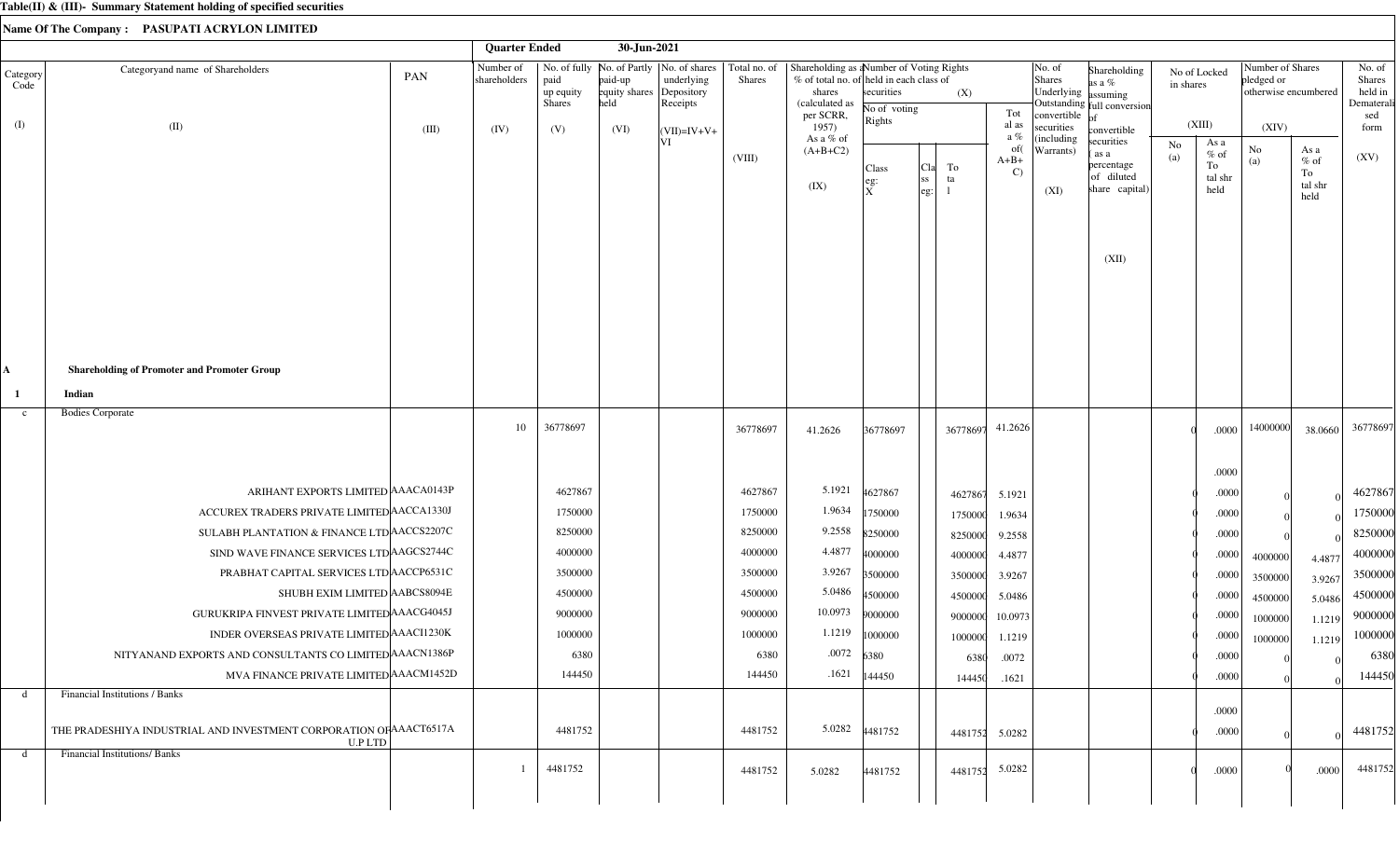|                         |                                                    |              | <b>Quarter Ended</b>              |                                    | 30-Jun-2021                              |                                                       |          |                                                                                                                                                                                                      |                                                                                |                                |                                         |                                                                                                     |                                                                            |           |                                         |                                                                 |                                          |                                                          |
|-------------------------|----------------------------------------------------|--------------|-----------------------------------|------------------------------------|------------------------------------------|-------------------------------------------------------|----------|------------------------------------------------------------------------------------------------------------------------------------------------------------------------------------------------------|--------------------------------------------------------------------------------|--------------------------------|-----------------------------------------|-----------------------------------------------------------------------------------------------------|----------------------------------------------------------------------------|-----------|-----------------------------------------|-----------------------------------------------------------------|------------------------------------------|----------------------------------------------------------|
| Category<br>Code<br>(I) | Categoryand name of Shareholders<br>(II)           | PAN<br>(III) | Number of<br>shareholders<br>(IV) | paid<br>up equity<br>Shares<br>(V) | paid-up<br>equity shares<br>held<br>(VI) | underlying<br>Depository<br>Receipts<br>$(VII)=IV+V+$ | Shares   | No. of fully   No. of Partly   No. of shares   Total no. of   Shareholding as a Number of Voting Rights<br>% of total no. of held in each class of<br>shares<br>(calculated as<br>per SCRR,<br>1957) | securities<br>No of voting<br>Rights                                           | (X)                            | Tot<br>al as                            | $\vert$ No. of<br>Shares<br>Underlying assuming<br>convertible $\overline{\text{of}}$<br>securities | Shareholding<br>as a %<br>Outstanding full conversion<br>convertible       | in shares | No of Locked<br>(XIII)                  | Number of Shares<br>pledged or<br>otherwise encumbered<br>(XIV) |                                          | No. of<br>Shares<br>held in<br>Dematerali<br>sed<br>form |
|                         |                                                    |              |                                   |                                    |                                          | ΙVΙ                                                   | (VIII)   | As a % of<br>$(A+B+C2)$<br>(IX)                                                                                                                                                                      | Class<br>$\left  \begin{smallmatrix} \text{eg:} \ X \end{smallmatrix} \right $ | To<br>Cla<br> ss <br>ta<br>eg: | a $\%$<br>of(<br>$A+B+$<br>$\mathbf{C}$ | (including<br>Warrants)<br>(XI)                                                                     | securities<br>(as a<br>percentage<br>of diluted<br>share capital)<br>(XII) | No<br>(a) | As a<br>$%$ of<br>To<br>tal shr<br>held | $\rm No$<br>(a)                                                 | As a<br>$\%$ of<br>To<br>tal shr<br>held | (XV)                                                     |
| A                       | <b>Shareholding of Promoter and Promoter Group</b> |              |                                   |                                    |                                          |                                                       |          |                                                                                                                                                                                                      |                                                                                |                                |                                         |                                                                                                     |                                                                            |           |                                         |                                                                 |                                          |                                                          |
|                         | Indian                                             |              |                                   |                                    |                                          |                                                       |          |                                                                                                                                                                                                      |                                                                                |                                |                                         |                                                                                                     |                                                                            |           |                                         |                                                                 |                                          |                                                          |
| e                       | Any Other (Specify)                                |              | $\Omega$                          | $\theta$                           |                                          |                                                       | $\Omega$ | .0000                                                                                                                                                                                                |                                                                                |                                | $.0000$                                 |                                                                                                     |                                                                            |           | .0000                                   |                                                                 | .0000                                    |                                                          |
|                         | Sub Total $(A)(1)$ :                               |              | 14                                | 58715445                           |                                          |                                                       | 58715445 | 65.8739                                                                                                                                                                                              | 58715445                                                                       |                                | 58715445 65.8739                        |                                                                                                     |                                                                            | $\Omega$  | .0000                                   | 15125000                                                        | 25.7598                                  | 58715445                                                 |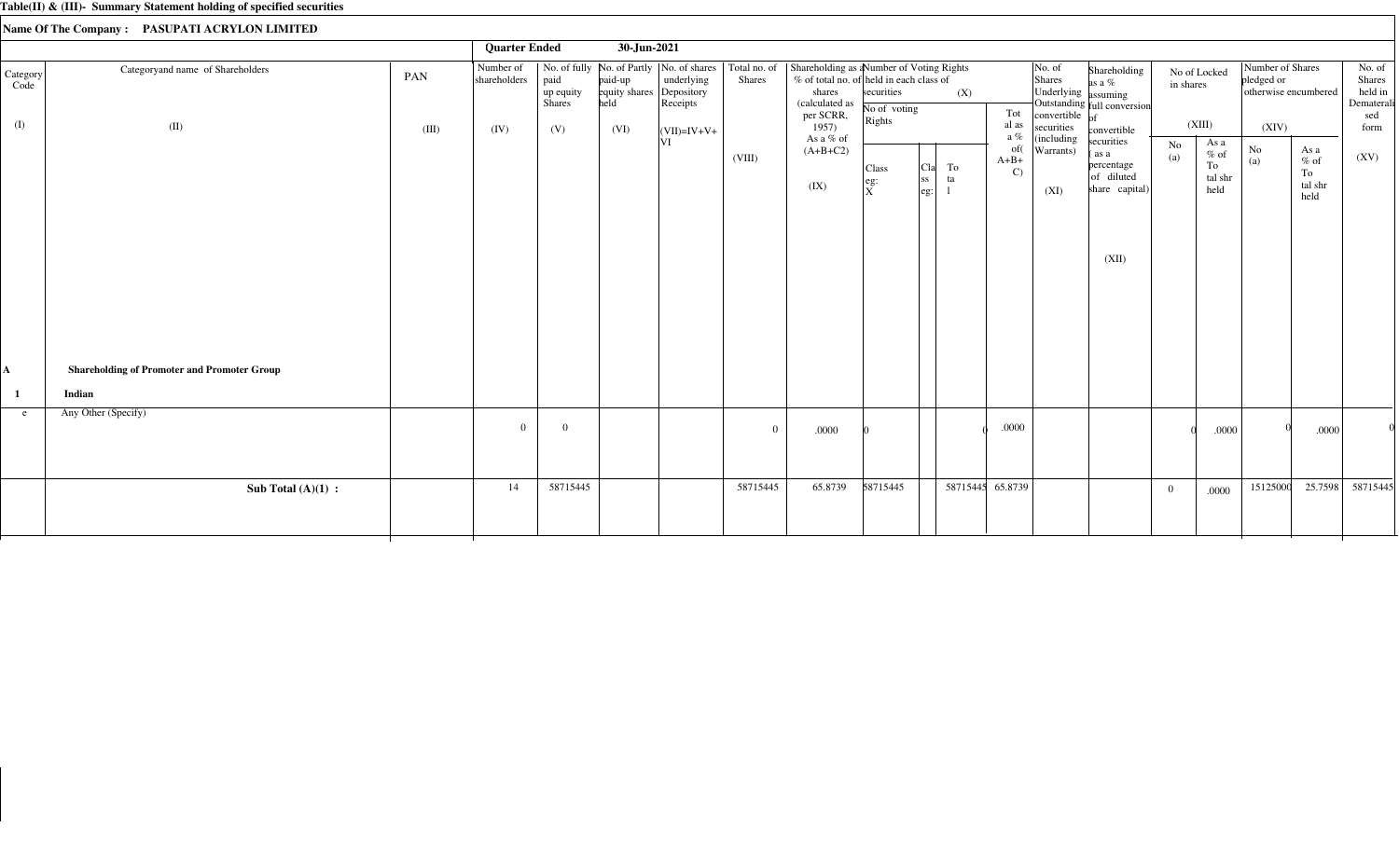|                         |                                                          |       | <b>Quarter Ended</b>      |                                    | 30-Jun-2021                                 |                                                                        |                               |                                                                                                                               |                                               |                                                                  |                               |                                                                                   |                                                                                     |                           |                                          |                                                        |                                                                        |                                                  |
|-------------------------|----------------------------------------------------------|-------|---------------------------|------------------------------------|---------------------------------------------|------------------------------------------------------------------------|-------------------------------|-------------------------------------------------------------------------------------------------------------------------------|-----------------------------------------------|------------------------------------------------------------------|-------------------------------|-----------------------------------------------------------------------------------|-------------------------------------------------------------------------------------|---------------------------|------------------------------------------|--------------------------------------------------------|------------------------------------------------------------------------|--------------------------------------------------|
| Category<br>Code        | Categoryand name of Shareholders                         | PAN   | Number of<br>shareholders | paid<br>up equity<br><b>Shares</b> | paid-up<br>equity shares Depository<br>held | No. of fully   No. of Partly   No. of shares<br>underlying<br>Receipts | Total no. of<br><b>Shares</b> | Shareholding as a Number of Voting Rights<br>% of total no. of held in each class of<br>shares<br>(calculated as<br>per SCRR, | securities<br>No of voting<br>Rights          | (X)                                                              | Tot                           | $\vert$ No. of<br>Shares<br>Underlying assuming<br>convertible $\int_{\text{of}}$ | Shareholding<br>as a %<br>Outstanding full conversion                               | No of Locked<br>in shares |                                          | Number of Shares<br>pledged or<br>otherwise encumbered |                                                                        | No. of<br>Shares<br>held in<br>Dematerali<br>sed |
| (I)                     | (II)                                                     | (III) | (IV)                      | (V)                                | (VI)                                        | $ (VII)=IV+V+$                                                         |                               | 1957)<br>As a % of                                                                                                            |                                               |                                                                  | al as<br>a $\%$               | securities<br>(including                                                          | convertible                                                                         |                           | (XIII)                                   | (XIV)                                                  |                                                                        | form                                             |
|                         |                                                          |       |                           |                                    |                                             | VI                                                                     | (VIII)                        | $(A+B+C2)$<br>(IX)                                                                                                            | Class<br>$\left  \right.$ eg:<br>$\mathbf{x}$ | To<br> C1a<br><sub>ss</sub><br>ta<br>$\left  \text{eg:} \right $ | of(<br>$A+B+$<br>$\mathbf{C}$ | Warrants)<br>(XI)                                                                 | securities<br>(as a<br>percentage<br>of diluted<br>share $\text{capital)}$<br>(XII) | No<br>(a)                 | As a<br>$\%$ of<br>To<br>tal shr<br>held | $\rm No$<br>(a)                                        | As a<br>$%$ of<br>To<br>$\ensuremath{\mathsf{tal}}\xspace$ shr<br>held | (XV)                                             |
| A,                      | <b>Shareholding of Promoter and Promoter Group</b>       |       |                           |                                    |                                             |                                                                        |                               |                                                                                                                               |                                               |                                                                  |                               |                                                                                   |                                                                                     |                           |                                          |                                                        |                                                                        |                                                  |
| $\overline{\mathbf{c}}$ | Foreign                                                  |       |                           |                                    |                                             |                                                                        |                               |                                                                                                                               |                                               |                                                                  |                               |                                                                                   |                                                                                     |                           |                                          |                                                        |                                                                        |                                                  |
| a                       | Individuals (Non Resident Indians / Foreign Individuals) |       | $\overline{0}$            | $\overline{0}$                     |                                             |                                                                        | $\overline{0}$                | $.0000$                                                                                                                       |                                               |                                                                  | .0000                         |                                                                                   |                                                                                     |                           | .0000                                    |                                                        | .0000<br>.0000                                                         |                                                  |
| b                       | <b>Bodies Corporate</b>                                  |       | $\overline{0}$            | $\overline{0}$                     |                                             |                                                                        | $\bf{0}$                      | $.0000$                                                                                                                       |                                               |                                                                  | $.0000$                       |                                                                                   |                                                                                     |                           | .0000                                    |                                                        | .0000<br>.0000                                                         |                                                  |
| $\mathbf{c}$            | Institutions                                             |       | $\overline{0}$            | $\overline{0}$                     |                                             |                                                                        | $\bf{0}$                      | $.0000$                                                                                                                       |                                               |                                                                  | $.0000\,$                     |                                                                                   |                                                                                     |                           | .0000                                    |                                                        | .0000<br>.0000                                                         |                                                  |
| d                       | <b>Qualified Foreign Investor</b>                        |       | $\overline{0}$            | $\bf{0}$                           |                                             |                                                                        | $\overline{0}$                | .0000                                                                                                                         |                                               |                                                                  | $.0000$                       |                                                                                   |                                                                                     |                           | .0000                                    |                                                        | .0000<br>.0000                                                         |                                                  |
| e                       | Any Other (Specify)                                      |       | $\overline{0}$            | $\overline{0}$                     |                                             |                                                                        | $\bf{0}$                      | $.0000\,$                                                                                                                     |                                               |                                                                  | $.0000$                       |                                                                                   |                                                                                     |                           | .0000                                    |                                                        | .0000<br>.0000                                                         |                                                  |
|                         | Sub Total $(A)(2)$ :                                     |       | $\overline{0}$            | $\mathbf{0}$                       |                                             |                                                                        | $\overline{0}$                | .0000                                                                                                                         |                                               |                                                                  | .0000                         |                                                                                   |                                                                                     | $\overline{0}$            | .0000                                    |                                                        |                                                                        |                                                  |
|                         | <b>Total Shareholding of Promoter and Promo</b>          |       | 14                        | 58715445                           |                                             |                                                                        | 58715445                      |                                                                                                                               | 65.8739 58715445                              |                                                                  | 58715445 65.8739              |                                                                                   |                                                                                     |                           | .00.                                     |                                                        | 15125000 25.7598                                                       | 58715445                                         |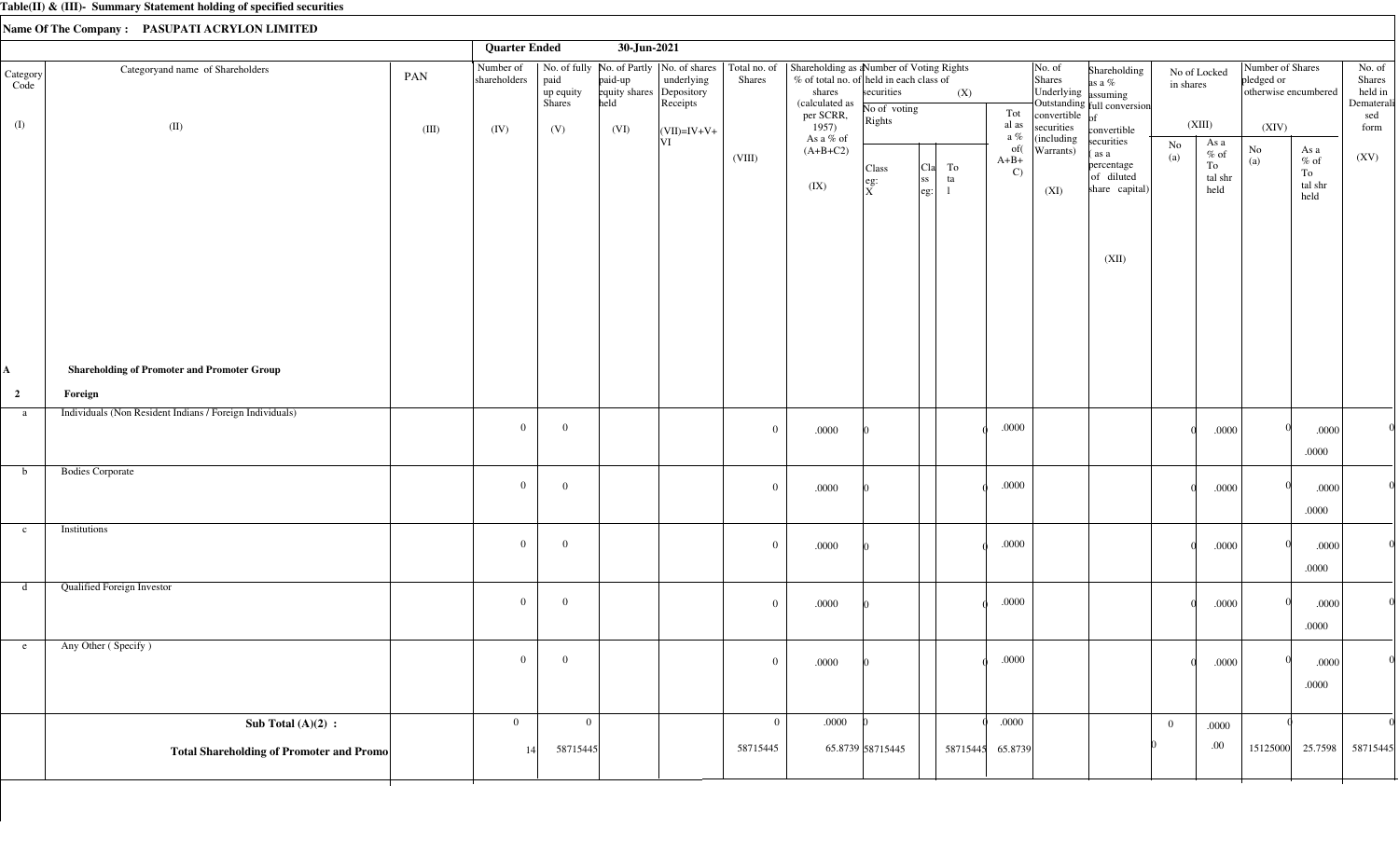|                  |                                     |       | <b>Quarter Ended</b>      |                             | 30-Jun-2021                                 |                        |              |                                                                                                                                                                                               |                                                                                |                                                                       |          |                                |                                                                                |                                                                   |                           |                                          |                                |                                                                       |                                                  |
|------------------|-------------------------------------|-------|---------------------------|-----------------------------|---------------------------------------------|------------------------|--------------|-----------------------------------------------------------------------------------------------------------------------------------------------------------------------------------------------|--------------------------------------------------------------------------------|-----------------------------------------------------------------------|----------|--------------------------------|--------------------------------------------------------------------------------|-------------------------------------------------------------------|---------------------------|------------------------------------------|--------------------------------|-----------------------------------------------------------------------|--------------------------------------------------|
| Category<br>Code | Categoryand name of Shareholders    | PAN   | Number of<br>shareholders | paid<br>up equity<br>Shares | paid-up<br>equity shares Depository<br>held | underlying<br>Receipts | Shares       | No. of fully   No. of Partly   No. of shares   Total no. of   Shareholding as a Number of Voting Rights<br>$%$ of total no. of held in each class of<br>shares<br>(calculated as<br>per SCRR, | securities<br>No of voting<br>Rights                                           |                                                                       | (X)      | Tot                            | $\vert$ No. of<br>Shares<br>Underlying assuming<br>convertible $\overline{of}$ | Shareholding<br>as a %<br>Outstanding full conversion             | No of Locked<br>in shares |                                          | Number of Shares<br>pledged or | otherwise encumbered                                                  | No. of<br>Shares<br>held in<br>Dematerali<br>sed |
| (I)              | (II)                                | (III) | (IV)                      | (V)                         | (VI)                                        | $\vert$ (VII)=IV+V+    |              | 1957)<br>As a % of                                                                                                                                                                            |                                                                                |                                                                       |          | al as<br>a $\%$                | securities<br>(including                                                       | convertible                                                       |                           | (XIII)                                   | (XIV)                          |                                                                       | form                                             |
|                  |                                     |       |                           |                             |                                             | V                      | (VIII)       | $(A+B+C2)$<br>(IX)                                                                                                                                                                            | Class<br>$\left  \begin{smallmatrix} \text{eg:} \ X \end{smallmatrix} \right $ | <sub>C1a</sub>  <br><sub>ss</sub><br>$\left  \text{eg} \cdot \right $ | To<br>ta | of(<br>$A+B+$<br>$\mathcal{C}$ | Warrants)<br>(XI)                                                              | securities<br>(as a<br>percentage<br>of diluted<br>share capital) | No<br>(a)                 | As a<br>$\%$ of<br>To<br>tal shr<br>held | $\rm No$<br>(a)                | As a<br>$\%$ of<br>To<br>$\ensuremath{\text{tal}}\xspace$ shr<br>held | (XV)                                             |
|                  |                                     |       |                           |                             |                                             |                        |              |                                                                                                                                                                                               |                                                                                |                                                                       |          |                                |                                                                                | (XII)                                                             |                           |                                          |                                |                                                                       |                                                  |
| B                | <b>Public Shareholding</b>          |       |                           |                             |                                             |                        |              |                                                                                                                                                                                               |                                                                                |                                                                       |          |                                |                                                                                |                                                                   |                           |                                          |                                |                                                                       |                                                  |
| $\mathbf{1}$     | <b>Institutions</b>                 |       |                           |                             |                                             |                        |              |                                                                                                                                                                                               |                                                                                |                                                                       |          |                                |                                                                                |                                                                   |                           |                                          |                                |                                                                       |                                                  |
| a                | Mutual Funds/UTI                    |       | 8                         | 282842                      |                                             |                        | 282842       | .3173                                                                                                                                                                                         | 282842                                                                         |                                                                       | 282842   | .3173                          |                                                                                |                                                                   |                           | .0000                                    |                                | .0000                                                                 | 200357                                           |
| $\mathbf b$      | Venture Capital Funds               |       | $\overline{0}$            | $\overline{0}$              |                                             |                        | $\mathbf{0}$ | .0000                                                                                                                                                                                         |                                                                                |                                                                       |          | $.0000$                        |                                                                                |                                                                   |                           | .0000                                    |                                | .0000                                                                 |                                                  |
| $\mathbf{c}$     | <b>Alternate Investment Funds</b>   |       | $\overline{0}$            | $\overline{0}$              |                                             |                        | $\mathbf{0}$ | .0000                                                                                                                                                                                         |                                                                                |                                                                       |          | $.0000$                        |                                                                                |                                                                   |                           | .0000                                    |                                | .0000                                                                 |                                                  |
| d                | Foreign Venture Capital Investors   |       | $\mathbf{0}$              | $\overline{0}$              |                                             |                        | $\mathbf{0}$ | $.0000\,$                                                                                                                                                                                     |                                                                                |                                                                       |          | $.0000$                        |                                                                                |                                                                   |                           | .0000                                    |                                | .0000                                                                 |                                                  |
| e                | Foreign Portfolio Investors         |       | $\overline{0}$            | $\overline{0}$              |                                             |                        | $\mathbf{0}$ | .0000                                                                                                                                                                                         |                                                                                |                                                                       |          | .0000                          |                                                                                |                                                                   |                           | .0000                                    |                                | .0000                                                                 |                                                  |
| f                | <b>Financial Institutions/Banks</b> |       | 6                         | 5085                        |                                             |                        | 5085         | .0057                                                                                                                                                                                         | 5085                                                                           |                                                                       | 5085     | .0057                          |                                                                                |                                                                   |                           | .0000                                    |                                | .0000                                                                 | 4815                                             |
| g                | <b>Insurance Companies</b>          |       | $\overline{0}$            | $\overline{0}$              |                                             |                        | $\mathbf{0}$ | .0000                                                                                                                                                                                         |                                                                                |                                                                       |          | .0000                          |                                                                                |                                                                   |                           | .0000                                    |                                | .0000                                                                 |                                                  |
|                  |                                     |       |                           |                             |                                             |                        |              |                                                                                                                                                                                               |                                                                                |                                                                       |          |                                |                                                                                |                                                                   |                           |                                          |                                |                                                                       |                                                  |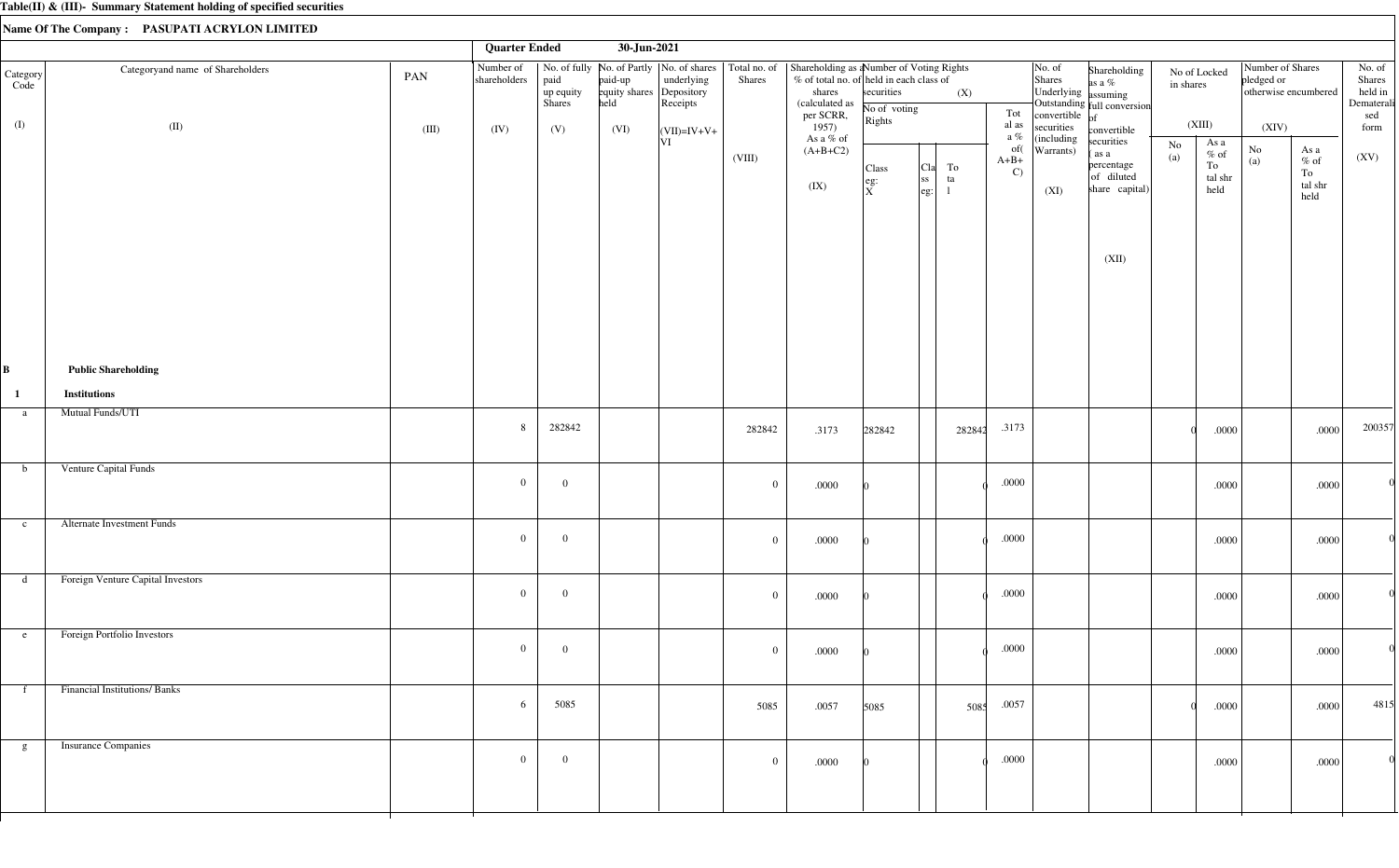|                         |                                                                |       | <b>Quarter Ended</b>      |                             | 30-Jun-2021                                 |                                                                                       |                |                                                                                                                               |                                                                       |                                                                               |                                                  |                                                                       |                                                                                           |                           |                                                  |                                        |                                          |                                                  |
|-------------------------|----------------------------------------------------------------|-------|---------------------------|-----------------------------|---------------------------------------------|---------------------------------------------------------------------------------------|----------------|-------------------------------------------------------------------------------------------------------------------------------|-----------------------------------------------------------------------|-------------------------------------------------------------------------------|--------------------------------------------------|-----------------------------------------------------------------------|-------------------------------------------------------------------------------------------|---------------------------|--------------------------------------------------|----------------------------------------|------------------------------------------|--------------------------------------------------|
| Category<br>Code        | Categoryand name of Shareholders                               | PAN   | Number of<br>shareholders | paid<br>up equity<br>Shares | paid-up<br>equity shares Depository<br>held | No. of fully   No. of Partly   No. of shares   Total no. of<br>underlying<br>Receipts | <b>Shares</b>  | Shareholding as a Number of Voting Rights<br>% of total no. of held in each class of<br>shares<br>(calculated as<br>per SCRR, | securities<br>No of voting<br>$\vert$ Rights                          | (X)                                                                           | Tot                                              | No. of<br>Shares<br>Underlying assuming<br>convertible $\int_{0}^{a}$ | Shareholding<br>as a %<br>Outstanding full conversion                                     | No of Locked<br>in shares |                                                  | Number of Shares<br>pledged or         | otherwise encumbered                     | No. of<br>Shares<br>held in<br>Dematerali<br>sed |
| (I)                     | (II)                                                           | (III) | (IV)                      | (V)                         | (VI)                                        | $ (VII)=IV+V+$<br> VI                                                                 | (VIII)         | 1957)<br>As a % of<br>$(A+B+C2)$<br>(IX)                                                                                      | Class<br>$\left  \begin{array}{c} \text{eg:} \ X \end{array} \right $ | To<br>  <sub>C1a</sub>  <br><sub>ss</sub><br>ta<br>$\left  \text{eg} \right $ | al as<br>a $\%$<br>of(<br>$A+B+$<br>$\mathbf{C}$ | securities<br>(including<br>Warrants)<br>(XI)                         | convertible<br>securities<br>(as a<br>percentage<br>of diluted<br>share capital)<br>(XII) | (XIII)<br>$\rm No$<br>(a) | As a<br>$\%$ of<br>${\rm To}$<br>tal shr<br>held | (XIV)<br>$\rm No$<br>$\left( a\right)$ | As a<br>$\%$ of<br>To<br>tal shr<br>held | form<br>(XV)                                     |
| B                       | <b>Public Shareholding</b>                                     |       |                           |                             |                                             |                                                                                       |                |                                                                                                                               |                                                                       |                                                                               |                                                  |                                                                       |                                                                                           |                           |                                                  |                                        |                                          |                                                  |
| $\mathbf{1}$            | <b>Institutions</b>                                            |       |                           |                             |                                             |                                                                                       |                |                                                                                                                               |                                                                       |                                                                               |                                                  |                                                                       |                                                                                           |                           |                                                  |                                        |                                          |                                                  |
| h                       | Provident Funds/ Pension Funds                                 |       | $\overline{0}$            | $\overline{0}$              |                                             |                                                                                       | $\overline{0}$ | .0000                                                                                                                         |                                                                       |                                                                               | $.0000$                                          |                                                                       |                                                                                           |                           | .0000                                            |                                        | .0000                                    |                                                  |
| $\mathbf{i}$            | Any Other (specify)                                            |       | $\overline{0}$            | $\overline{0}$              |                                             |                                                                                       | $\overline{0}$ | .0000                                                                                                                         |                                                                       |                                                                               | .0000                                            |                                                                       |                                                                                           |                           | .0000                                            |                                        | .0000                                    |                                                  |
| $\overline{\mathbf{2}}$ | Sub Total $(B)(1)$ :<br><b>Central Govt/State Govt(s)/ POI</b> |       | 14                        | 287927                      |                                             |                                                                                       | 287927         | .3230                                                                                                                         | 287927                                                                | 287927                                                                        | .3230                                            |                                                                       |                                                                                           |                           |                                                  |                                        |                                          | 205172                                           |
| a                       | GOVT.                                                          |       | $\overline{0}$            | $\overline{0}$              |                                             |                                                                                       | $\overline{0}$ | .0000                                                                                                                         |                                                                       |                                                                               | .0000                                            |                                                                       |                                                                                           |                           | .0000                                            |                                        | .0000                                    |                                                  |
|                         | Sub Total $(B)(2)$ :                                           |       | $\overline{0}$            | $\overline{0}$              |                                             |                                                                                       | $\overline{0}$ | .0000                                                                                                                         |                                                                       |                                                                               | .0000                                            |                                                                       |                                                                                           |                           |                                                  |                                        |                                          |                                                  |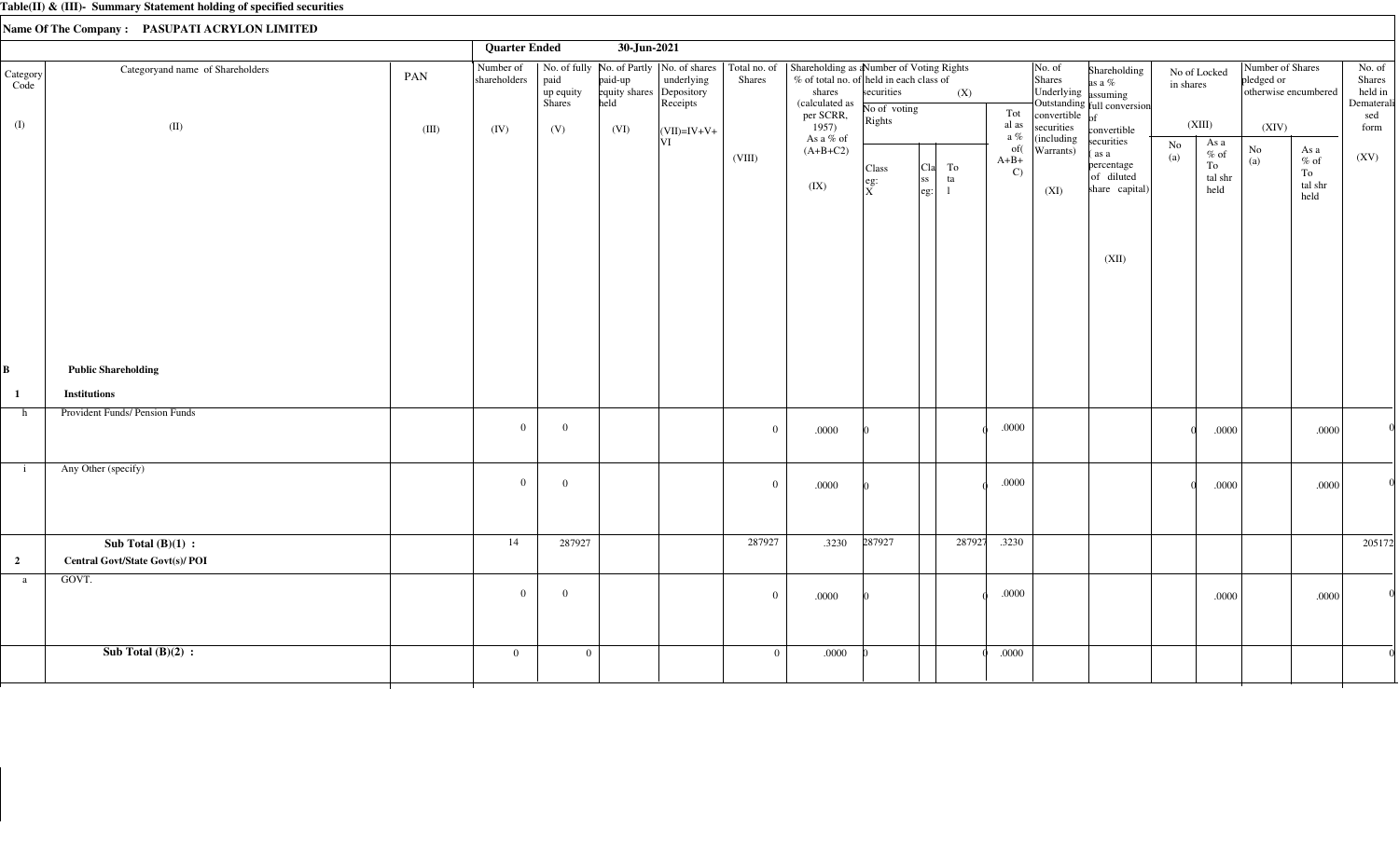|                         |                                                                                         |              | <b>Quarter Ended</b>              |                                    | 30-Jun-2021                              |                                                                                                        |                        |                                                                                                                                        |                                      |                                                        |          |                                            |                                 |                                                                                             |                           |                                          |                                         |                                                                       |                                                          |
|-------------------------|-----------------------------------------------------------------------------------------|--------------|-----------------------------------|------------------------------------|------------------------------------------|--------------------------------------------------------------------------------------------------------|------------------------|----------------------------------------------------------------------------------------------------------------------------------------|--------------------------------------|--------------------------------------------------------|----------|--------------------------------------------|---------------------------------|---------------------------------------------------------------------------------------------|---------------------------|------------------------------------------|-----------------------------------------|-----------------------------------------------------------------------|----------------------------------------------------------|
| Category<br>Code<br>(I) | Categoryand name of Shareholders<br>(II)                                                | PAN<br>(III) | Number of<br>shareholders<br>(IV) | paid<br>up equity<br>Shares<br>(V) | paid-up<br>equity shares<br>held<br>(VI) | No. of fully   No. of Partly   No. of shares<br>underlying<br>Depository<br>Receipts<br>$ (VII)=IV+V+$ | Total no. of<br>Shares | Shareholding as a Number of Voting Rights<br>% of total no. of held in each class of<br>shares<br>(calculated as<br>per SCRR,<br>1957) | securities<br>No of voting<br>Rights |                                                        | (X)      | No. of<br>Shares<br>Tot<br>al as<br>a $\%$ | convertible $of$<br>securities  | Shareholding<br>as a %<br>Underlying assuming<br>Outstanding full conversion<br>convertible | No of Locked<br>in shares | (XIII)                                   | Number of Shares<br>pledged or<br>(XIV) | otherwise encumbered                                                  | No. of<br>Shares<br>held in<br>Dematerali<br>sed<br>form |
|                         |                                                                                         |              |                                   |                                    |                                          | VI                                                                                                     | (VIII)                 | As a % of<br>$(A+B+C2)$<br>(IX)                                                                                                        | Class<br>$\left  \right.$ eg:<br>ΙxΞ | ${\rm To}$<br>Cla<br>ss <br>ta<br>$\left  \right.$ eg: |          | of(<br>$A+B+$<br>$\mathbf{C}$              | (including<br>Warrants)<br>(XI) | securities<br>(as a<br>percentage<br>of diluted<br>share capital)<br>(XII)                  | No<br>(a)                 | As a<br>$\%$ of<br>To<br>tal shr<br>held | $\rm No$<br>(a)                         | As a<br>$\%$ of<br>To<br>$\ensuremath{\text{tal}}\xspace$ shr<br>held | (XV)                                                     |
| В                       | <b>Public Shareholding</b>                                                              |              |                                   |                                    |                                          |                                                                                                        |                        |                                                                                                                                        |                                      |                                                        |          |                                            |                                 |                                                                                             |                           |                                          |                                         |                                                                       |                                                          |
| $\mathbf{3}$            | <b>Non-Institutions</b>                                                                 |              |                                   |                                    |                                          |                                                                                                        |                        |                                                                                                                                        |                                      |                                                        |          |                                            |                                 |                                                                                             |                           |                                          |                                         |                                                                       |                                                          |
| a<br>$\mathbf{i}$       | Individuals<br>Individual shareholders holding nominal share capital up to Rs. 2 lakhs. |              | 53246                             | 18678067                           |                                          |                                                                                                        | 18678067               | 20.9552                                                                                                                                | 18678067                             |                                                        | 18678067 | 20.9552                                    |                                 |                                                                                             |                           | .0000                                    |                                         | .0000                                                                 | 13168041                                                 |
| $\,$ ii                 | Individual shareholders holding nominal share capital in excess of Rs. 2 lakhs.         |              | 104                               | 7188465                            |                                          |                                                                                                        | 7188465                | 8.0649                                                                                                                                 | 7188465                              |                                                        | 7188465  | 8.0649                                     |                                 |                                                                                             |                           | .0000                                    |                                         | .0000                                                                 | 7026007                                                  |
| b                       | NBFCs registered with RBI                                                               |              |                                   | 90                                 |                                          |                                                                                                        | 90                     | .0001                                                                                                                                  | 90                                   |                                                        | -90      | .0001                                      |                                 |                                                                                             |                           | .0000                                    |                                         | .0000                                                                 | 90                                                       |
| $\mathbf{c}$            | <b>Employee Trust</b>                                                                   |              | $\overline{0}$                    | $\overline{0}$                     |                                          |                                                                                                        | $\overline{0}$         | .0000                                                                                                                                  |                                      |                                                        |          | .0000                                      |                                 |                                                                                             |                           | .0000                                    |                                         | .0000                                                                 |                                                          |
|                         | d Overseas Depositories (holding DRs) (balancing figure)                                |              | $\overline{0}$                    | $\mathbf{0}$                       |                                          |                                                                                                        | $\overline{0}$         | .0000                                                                                                                                  |                                      |                                                        |          | $.0000\,$                                  |                                 |                                                                                             |                           | .0000                                    |                                         | .0000                                                                 |                                                          |
| e                       | Any Other (specify)                                                                     |              | $\overline{0}$                    | $\mathbf{0}$                       |                                          |                                                                                                        | $\overline{0}$         | .0000                                                                                                                                  |                                      |                                                        |          | .0000                                      |                                 |                                                                                             |                           | .0000                                    |                                         | .0000                                                                 |                                                          |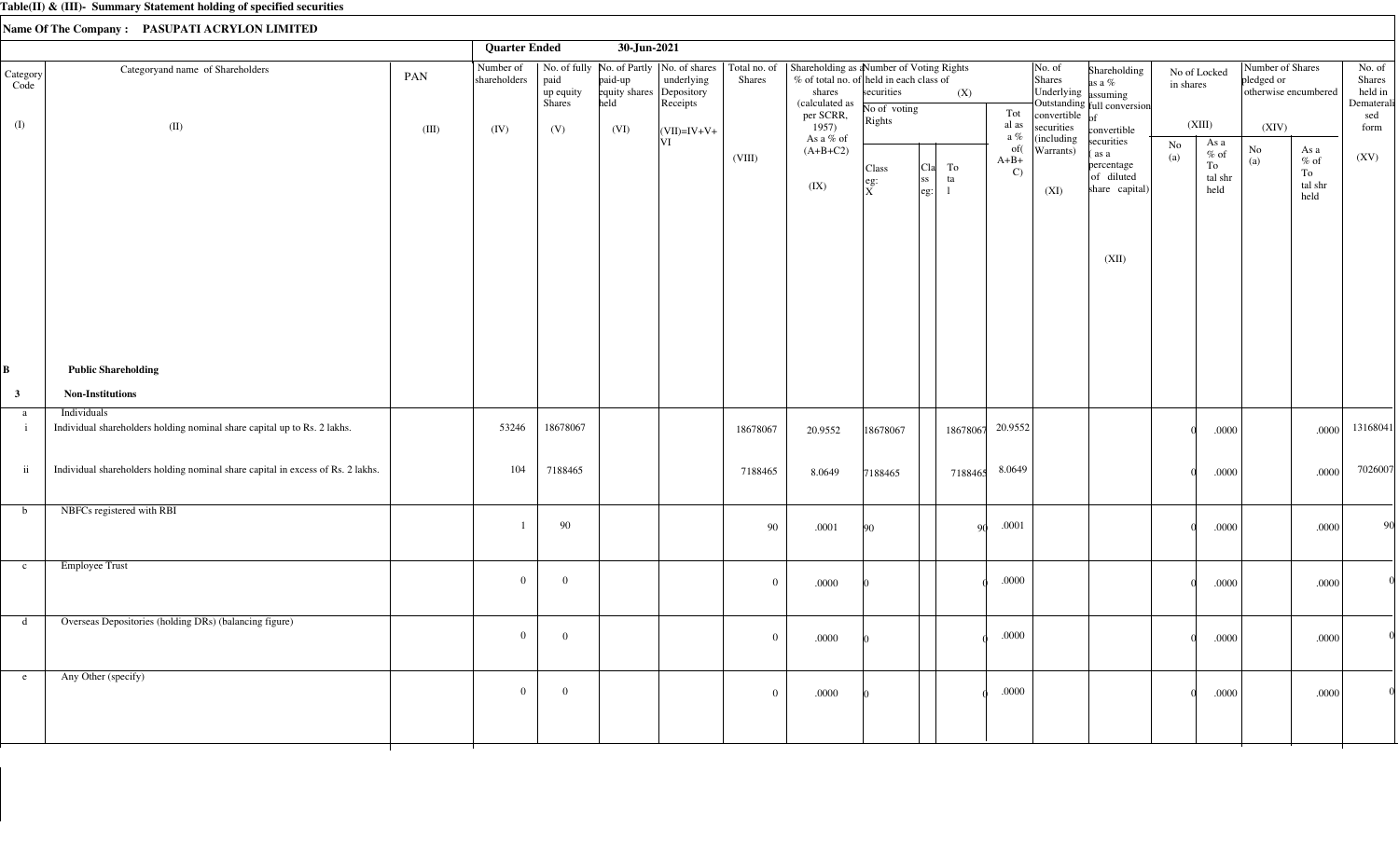|                              |                                                   |       | <b>Quarter Ended</b>      |                             | 30-Jun-2021                                 |                                                                        |                        |                                                                                                                               |                                      |                                         |                  |                               |                                                                        |                                                                   |                           |                                          |                                                        |                                                                       |                                                  |
|------------------------------|---------------------------------------------------|-------|---------------------------|-----------------------------|---------------------------------------------|------------------------------------------------------------------------|------------------------|-------------------------------------------------------------------------------------------------------------------------------|--------------------------------------|-----------------------------------------|------------------|-------------------------------|------------------------------------------------------------------------|-------------------------------------------------------------------|---------------------------|------------------------------------------|--------------------------------------------------------|-----------------------------------------------------------------------|--------------------------------------------------|
| Category<br>Code             | Categoryand name of Shareholders                  | PAN   | Number of<br>shareholders | paid<br>up equity<br>Shares | paid-up<br>equity shares Depository<br>held | No. of fully   No. of Partly   No. of shares<br>underlying<br>Receipts | Total no. of<br>Shares | Shareholding as a Number of Voting Rights<br>% of total no. of held in each class of<br>shares<br>(calculated as<br>per SCRR, | securities<br>No of voting           |                                         | (X)              | Tot                           | No. of<br>Shares<br>Underlying assuming<br>convertible $\overline{of}$ | Shareholding<br>as a $%$<br>Outstanding full conversion           | No of Locked<br>in shares |                                          | Number of Shares<br>pledged or<br>otherwise encumbered |                                                                       | No. of<br>Shares<br>held in<br>Dematerali<br>sed |
| (I)                          | (II)                                              | (III) | (IV)                      | (V)                         | (VI)                                        | $\vert$ (VII)=IV+V+                                                    |                        | 1957)<br>As a % of                                                                                                            | Rights                               |                                         |                  | al as<br>a $\%$               | securities<br>(including                                               | convertible                                                       |                           | (XIII)                                   | (XIV)                                                  |                                                                       | form                                             |
|                              |                                                   |       |                           |                             |                                             | VI                                                                     | (VIII)                 | $(A+B+C2)$<br>(IX)                                                                                                            | Class<br>$\left  \right.$ eg:<br>ΙxΞ | Cla<br>ss <br>$\left \text{eg:}\right $ | ${\rm To}$<br>ta | of(<br>$A+B+$<br>$\mathbf{C}$ | Warrants)<br>(XI)                                                      | securities<br>(as a<br>percentage<br>of diluted<br>share capital) | No<br>(a)                 | As a<br>$\%$ of<br>To<br>tal shr<br>held | $\rm No$<br>(a)                                        | As a<br>$\%$ of<br>To<br>$\ensuremath{\text{tal}}\xspace$ shr<br>held | (XV)                                             |
|                              |                                                   |       |                           |                             |                                             |                                                                        |                        |                                                                                                                               |                                      |                                         |                  |                               |                                                                        | (XII)                                                             |                           |                                          |                                                        |                                                                       |                                                  |
| B                            | <b>Public Shareholding</b>                        |       |                           |                             |                                             |                                                                        |                        |                                                                                                                               |                                      |                                         |                  |                               |                                                                        |                                                                   |                           |                                          |                                                        |                                                                       |                                                  |
| $\mathbf{3}$                 | <b>Non-Institutions</b>                           |       |                           |                             |                                             |                                                                        |                        |                                                                                                                               |                                      |                                         |                  |                               |                                                                        |                                                                   |                           |                                          |                                                        |                                                                       |                                                  |
| $\mathbf{1}$<br>$\mathbf{i}$ | Any Other (specify)<br>Other Bodies Corporate     |       | 419                       | 2299460                     |                                             |                                                                        | 2299460                | 2.5798                                                                                                                        | 2299460                              |                                         | 2299460          | 2.5798                        |                                                                        |                                                                   |                           | .0000                                    |                                                        | .0000                                                                 | 2117900                                          |
| ii)a                         | NRI WITH REPAT                                    |       | 606                       | 548933                      |                                             |                                                                        | 548933                 | .6159                                                                                                                         | 548933                               |                                         | 548933           | .6159                         |                                                                        |                                                                   |                           | .0000                                    |                                                        | .0000                                                                 | 258607                                           |
| ii)b                         | NRI WITHOUT REPAT                                 |       | 94                        | 102088                      |                                             |                                                                        | 102088                 | .1145                                                                                                                         | 102088                               |                                         | 102088           | .1145                         |                                                                        |                                                                   |                           | .0000                                    |                                                        | .0000                                                                 | 102088                                           |
| $\rm iii$                    | Trust                                             |       | $\overline{0}$            | $\overline{0}$              |                                             |                                                                        | $\overline{0}$         | .0000                                                                                                                         |                                      |                                         |                  | $.0000\,$                     |                                                                        |                                                                   |                           | .0000                                    |                                                        | .0000                                                                 |                                                  |
| iv                           | Cooperative Societies                             |       | $\overline{0}$            | $\mathbf{0}$                |                                             |                                                                        | $\bf{0}$               | .0000                                                                                                                         |                                      |                                         |                  | $.0000\,$                     |                                                                        |                                                                   |                           | .0000                                    |                                                        | .0000                                                                 |                                                  |
| $\mathbf{V}$                 | <b>Educational Institutions</b>                   |       | $\overline{0}$            | $\overline{0}$              |                                             |                                                                        | $\overline{0}$         | .0000                                                                                                                         |                                      |                                         |                  | .0000                         |                                                                        |                                                                   |                           | .0000                                    |                                                        | .0000                                                                 | 0                                                |
| vi                           | OCB                                               |       | 2                         | 897566                      |                                             |                                                                        | 897566                 | 1.0070                                                                                                                        | 897566                               |                                         | 897566           | 1.0070                        |                                                                        |                                                                   |                           | .0000                                    |                                                        | .0000                                                                 | 897566                                           |
| $_{\rm{vi}}$                 | $\rm OCB$<br>CEREX TRADING (U.K.) LTD. AAFCC9773N |       |                           | 895856                      |                                             |                                                                        | 895856                 | 1.0051                                                                                                                        | 895856                               |                                         | 895856           | 1.0051                        |                                                                        |                                                                   |                           | .0000<br>.0000                           |                                                        |                                                                       | 895856                                           |
| vii                          | Foreign Companies                                 |       | $\overline{2}$            | 415080                      |                                             |                                                                        | 415080                 | .4657                                                                                                                         | 415080                               |                                         | 415080           | .4657                         |                                                                        |                                                                   |                           | .0000                                    |                                                        | - 0<br>.0000                                                          |                                                  |
|                              |                                                   |       |                           |                             |                                             |                                                                        |                        |                                                                                                                               |                                      |                                         |                  |                               |                                                                        |                                                                   |                           |                                          |                                                        |                                                                       |                                                  |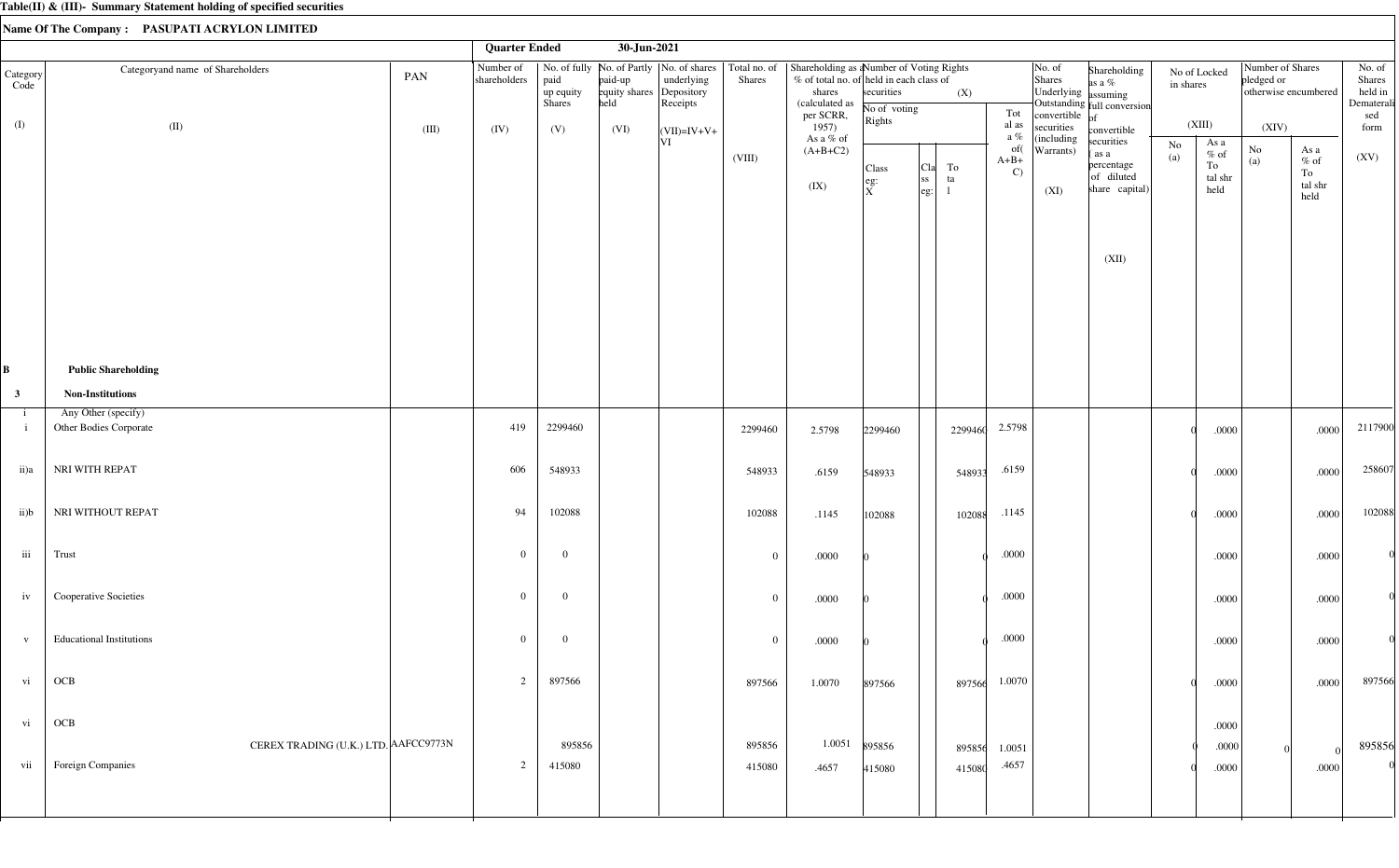|                  |                                                            |       | <b>Quarter Ended</b>      |                             | 30-Jun-2021              |                                                                                      |                        |                                                                                                                  |                                 |                                                                   |                               |                                         |                                                                  |                |                                         |                                                        |                                         |                                           |
|------------------|------------------------------------------------------------|-------|---------------------------|-----------------------------|--------------------------|--------------------------------------------------------------------------------------|------------------------|------------------------------------------------------------------------------------------------------------------|---------------------------------|-------------------------------------------------------------------|-------------------------------|-----------------------------------------|------------------------------------------------------------------|----------------|-----------------------------------------|--------------------------------------------------------|-----------------------------------------|-------------------------------------------|
| Category<br>Code | Categoryand name of Shareholders                           | PAN   | Number of<br>shareholders | paid<br>up equity<br>Shares | paid-up<br>equity shares | No. of fully   No. of Partly   No. of shares<br>underlying<br>Depository<br>Receipts | Total no. of<br>Shares | Shareholding as a Number of Voting Rights<br>% of total no. of held in each class of<br>shares<br>(calculated as | securities<br>No of voting      | (X)                                                               |                               | No. of<br>Shares<br>Underlying assuming | Shareholding<br>as a $%$<br>Outstanding full conversion          | in shares      | No of Locked                            | Number of Shares<br>pledged or<br>otherwise encumbered |                                         | No. of<br>Shares<br>held in<br>Dematerali |
| (I)              | (II)                                                       | (III) | (IV)                      | (V)                         | (VI)                     | $(VII)=IV+V+$                                                                        |                        | per SCRR,<br>1957)<br>As a % of                                                                                  | Rights                          |                                                                   | Tot<br>al as<br>a %           | convertible<br>securities<br>(including | convertible                                                      |                | (XIII)                                  | (XIV)                                                  |                                         | sed<br>form                               |
|                  |                                                            |       |                           |                             |                          | VI                                                                                   | (VIII)                 | $(A+B+C2)$<br>(IX)                                                                                               | Class<br> eg:<br>$\overline{X}$ | To<br>  <sub>C1a</sub>  <br> ss<br>ta<br>$\left \text{eg}\right $ | of(<br>$A+B+$<br>$\mathbf{C}$ | Warrants)<br>(XI)                       | securities<br>as a<br>percentage<br>of diluted<br>share capital) | No<br>(a)      | As a<br>$%$ of<br>To<br>tal shr<br>held | No<br>(a)                                              | As a<br>$%$ of<br>To<br>tal shr<br>held | (XV)                                      |
|                  |                                                            |       |                           |                             |                          |                                                                                      |                        |                                                                                                                  |                                 |                                                                   |                               |                                         | (XII)                                                            |                |                                         |                                                        |                                         |                                           |
| $\bf{B}$         | <b>Public Shareholding</b>                                 |       |                           |                             |                          |                                                                                      |                        |                                                                                                                  |                                 |                                                                   |                               |                                         |                                                                  |                |                                         |                                                        |                                         |                                           |
| $\mathbf{3}$     | <b>Non-Institutions</b><br>Sub Total $(B)(3)$ :            |       | 54474                     | 30129749                    |                          |                                                                                      | 30129749               | 33.8031                                                                                                          | 30129749                        | 30129749 33.8031                                                  |                               |                                         |                                                                  |                |                                         |                                                        |                                         | 23570299                                  |
|                  | Total Public Shareholding (B) = $(B)(1) + (B)(2)+(B)(3)$ : |       | 54488                     | 30417676                    |                          |                                                                                      | 30417676               |                                                                                                                  | 34.1261 30417676                | 30417676                                                          | 34.1261                       |                                         |                                                                  |                | .00                                     |                                                        |                                         | 23775471                                  |
|                  | Total $(A) + (B)$ :                                        |       | 54502                     | 89133121                    |                          |                                                                                      | 89133121               |                                                                                                                  | 100.0000 89133121               | 89133121                                                          | 100.0000                      |                                         |                                                                  | $\overline{0}$ | .0000                                   |                                                        | 15125000 16.9690                        | 82490916                                  |